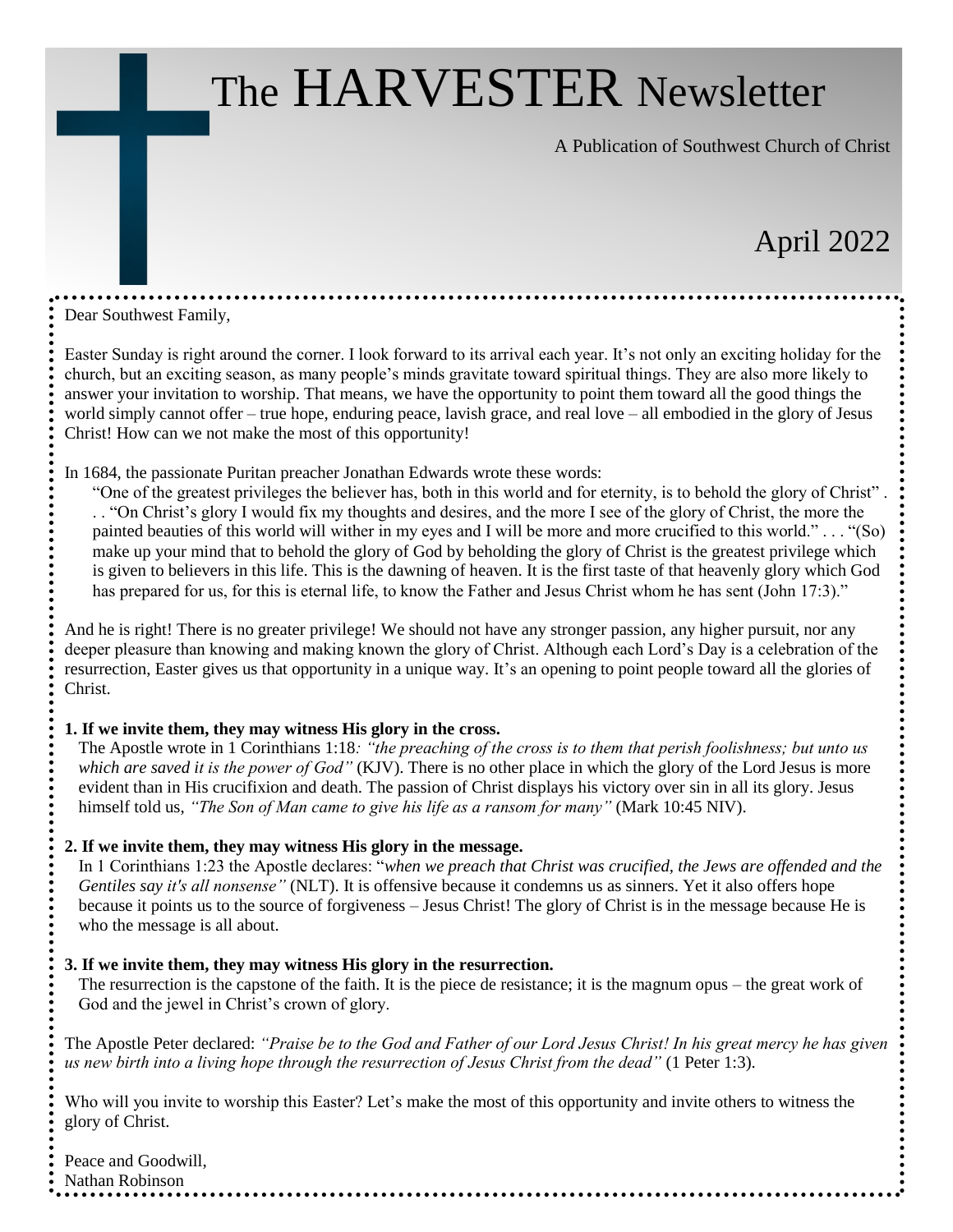#### **Events & Information**

#### **Monthly Figures**

In- Service Attendance:

|   | $\sim$ |  |  |  |
|---|--------|--|--|--|
| ີ | ∼      |  |  |  |

*"And they devoted themselves to the apostles' teaching and the fellowship, to the breaking of bread and the prayers"* (Acts 2:42). Thank you for your faithfulness church! We continue to have several folks watching online each week. Please continue to pray for our church family – both those in corporate worship and those being reached by our online ministry.

#### **Deacon's List:**

Chair: Audio/Visual: Jared Friedrichsen Secretary: Mike Bunn Parsonage: Maintenance: Lynn Hounshel Special Projects: TBD, Lynn, and Phil Friedrichsen Benevolence: Tony Storad Church (Building): Lynn Hounshel

We are continually blessed by the generosity of God's people. Thank you for your continued financial support so that we may meet the needs of our ministry staff, missionaries, benevolence ministry, and the general ministry of the church. For your convenience, we would like to remind you that online giving is available through our secure internet portal at *https://swccbarberton.com/giving.*

Thank you, church family, for your ongoing support of Southwest Church of Christ!

| <b>Weekly Need:</b> | <b>Weekly Need:</b> |
|---------------------|---------------------|
| General: \$3,300    | Missions: \$442     |

**Church Spring Clean-up:** The Deacons would like to invite all of us to help spruce up the church building. On 4/2 they will be hosting a Spring Cleaning Day starting at 9am until the early afternoon. If you are not available on the 2<sup>nd</sup>, or prefer to work on your own, we have a clipboard in the foyer with the items they would like taken care of in each room. All cleaning needs to be finished by 4/9. If you are not available on 4/2, and need access to the building, let one of the deacons know. Thanks for all you do to make Southwest a great and inviting place to serve and worship.

- **Youth Easter Egg Hunt, Saturday 4/9 at 10:30am:** We are continuing to collect individually wrapped candy for the egg hunt prior to the event. No loose candy please. Place inside the container in the kitchen.
- **VBS news:** Monday June 13th, save the date! We need old newspapers- place your donations in Dan's office. Also, let Dan know if you're interested in volunteering. All help is welcomed!
- **B.A.C.M. Food Pantry item:** Pasta and spaghetti sauce. Place items in the kitchen inside the BACM box.
- **Scrapbooking:** The group will be meeting on Saturday 4/23 from 10am to 5pm in the fellowship hall. Please bring a gallon drink and/or snack to share.
- **"Senior Moment":** The next "Senior Moment" will be lunch at the Honeymoon Grille, 3458 Manchester Road, Coventry Twp., at 12 noon on 4/19. Let Karen Rummer know by 4/17 if you are able to attend.
- **Wednesday Night Live:** Coffee and fellowship begins at 6pm, and studies at 6:30pm. All ages are encouraged to attend. This is an excellent opportunity to bring your friends, family, or neighbors and get them plugged into learning God's Word. Our current series for the adult group is "The Prayers of Paul" led by Nathan Robinson.
- **Tuesday Morning Ladies Study:** Tuesday mornings at 10 am. We are using Jean E. Syswerda's book "Women of the Bible". Cost of the book is \$12. Questions, call Karen Rummer 330-671-7463.
- **Rahab Ministries:** They are a faith-based ministry devoted to rescuing and restoring victims of human trafficking. Please consider supporting this ministry financially. Checks may be sent to: Rahab Ministries, One Center for Leadership, 901 Tuscarawas Street, E. Canton, OH 44707
- **Looking for support?** Elders are available after every Sunday worship service, or by contacting the church office, to speak with you regarding prayer requests or offer spiritual guidance for your concerns.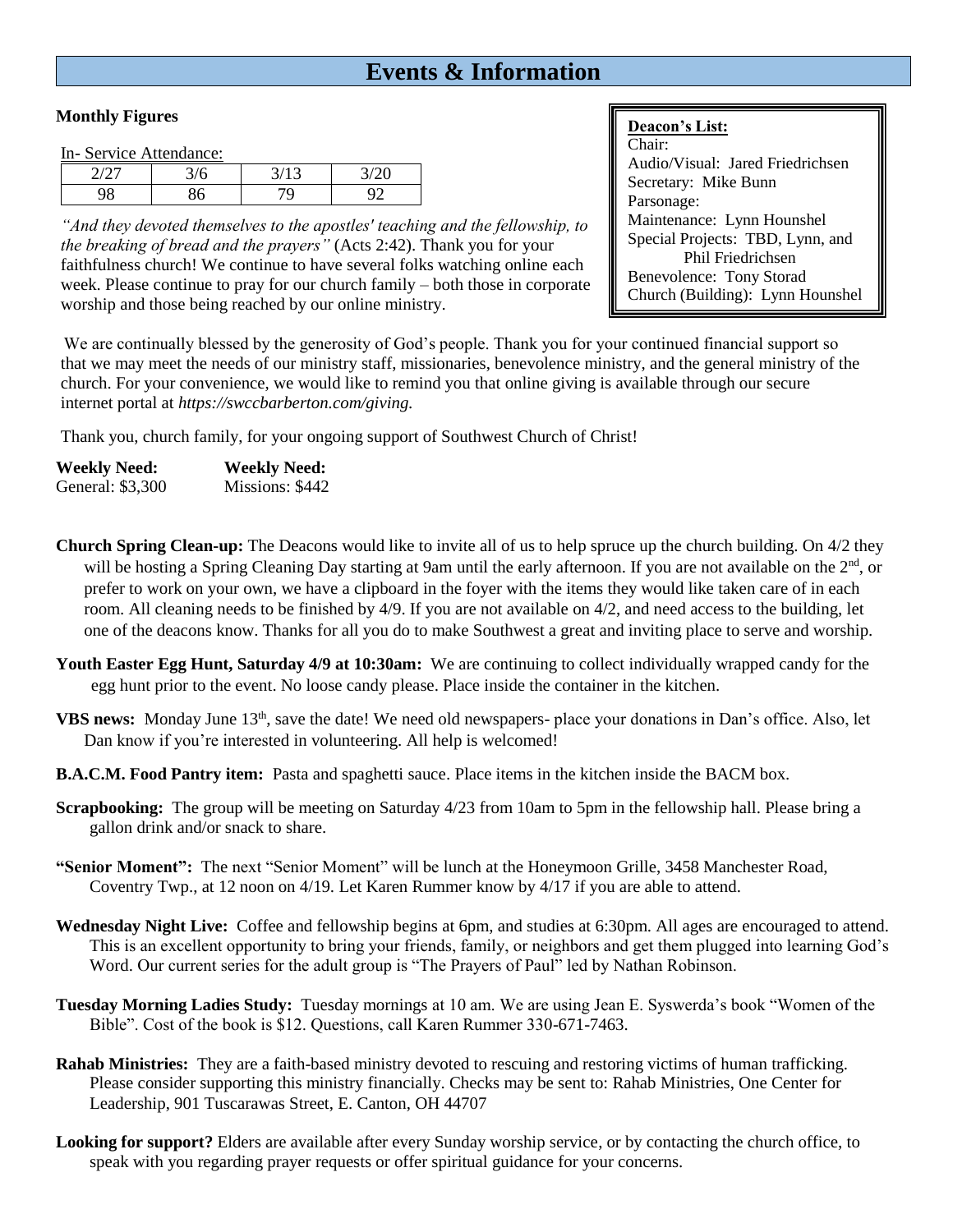| Sunday                                                                                                                                    | Monday                                                                                            | Tuesday                                            | Wednesday                            | Thursday       | Fríday                                           | Saturday                       |
|-------------------------------------------------------------------------------------------------------------------------------------------|---------------------------------------------------------------------------------------------------|----------------------------------------------------|--------------------------------------|----------------|--------------------------------------------------|--------------------------------|
| "6 He is not here; he has risen! Remember how he told you, while he<br>over to the hands of sinners, be crucified and on the third day be | was still with you in Galilee: 7 'The Son of Man must be delivered<br>raised again.'" Luke 24:6-7 | 1                                                  | $\overline{2}$<br>Church<br>Clean-up |                |                                                  |                                |
| $\overline{3}$<br>Jr. & Sr. High<br>Youth Group                                                                                           | 4                                                                                                 | 5<br>Women's<br><b>Bible Study</b>                 | 6<br>WNL                             | $\overline{7}$ | 8                                                | 9<br>Easter Egg<br>Hunt        |
| 10<br>Palm<br>Sunday<br>Jr. & Sr. High<br>Youth Group                                                                                     | 11                                                                                                | 12<br>Women's<br>Bible Study                       | 13<br>WNL                            | 14             | 15<br>Good<br>Fríday<br>Ohio Teens<br>for Christ | 16<br>Ohio Teens<br>for Christ |
| 17<br>Easter                                                                                                                              | 18                                                                                                | 19<br>Women's<br>Bible Study<br>"Seníor<br>Moment" | 20<br>WNL                            | 21             | 22                                               | 23<br>Scrapbooking             |
| 24<br>Jr. & Sr. High<br>Youth Group                                                                                                       | 25                                                                                                | 26<br>Women's<br>Bible Study                       | 27<br>WNL                            | 28             | 29                                               | 30                             |

| <b>BIRTHDAYS:</b>        |      | <b>ANNIVERSARIES:</b>   |
|--------------------------|------|-------------------------|
| <b>Ben Weaver</b>        | 4/13 | Tom & Linda Frye        |
| Linda Frye               | 4/25 | Tony & Jamie Storad     |
| Del Sechler              | 4/29 | Brian & Karen Busch     |
| Marti Bair               |      |                         |
| Joni Jones               |      |                         |
| <b>Karen Busch</b>       |      |                         |
| <b>Olivia Ross</b>       |      |                         |
| <b>Phil Friedrichsen</b> |      |                         |
| <b>Jamie Storad</b>      |      |                         |
| Dylan Jenkin             |      |                         |
| <b>Noah Jenkin</b>       |      |                         |
| <b>Cindy Weaver</b>      |      |                         |
| <b>Brian Weaver</b>      |      |                         |
| Debbie Bunn              |      |                         |
| <b>Alice Kauslick</b>    |      | Do you know some        |
| <b>Elizabeth Busch</b>   |      | <b>The HARVEST</b>      |
| <b>Ryan Kriston</b>      |      | <b>Southwest Churcl</b> |
|                          |      |                         |

| <b>BIRTHDAYS:</b> | <b>ANNIVERSARIES:</b> |                     |  |
|-------------------|-----------------------|---------------------|--|
| <b>Ben Weaver</b> | 4/13                  | Tom & Linda Frye    |  |
| Linda Frye        | 4/25                  | Tony & Jamie Storad |  |
| Del Sechler       | 4/29                  | Brian & Karen Busch |  |

Did you have a birthday or anniversary this month that we missed? Would you like to have your special day added to our calendar? Write your name, the occasion, and the date on the prayer tab in the bulletin. Place the tab in the offering plate on any Sunday. Or you may send an email to: kdbusch15@gmail.com, and I will gladly include your information.

**Do you know someone who would positively benefit from reading The HARVESTER? Our newsletter is now available on the Southwest Church of Christ webpage under the Ministries tab.**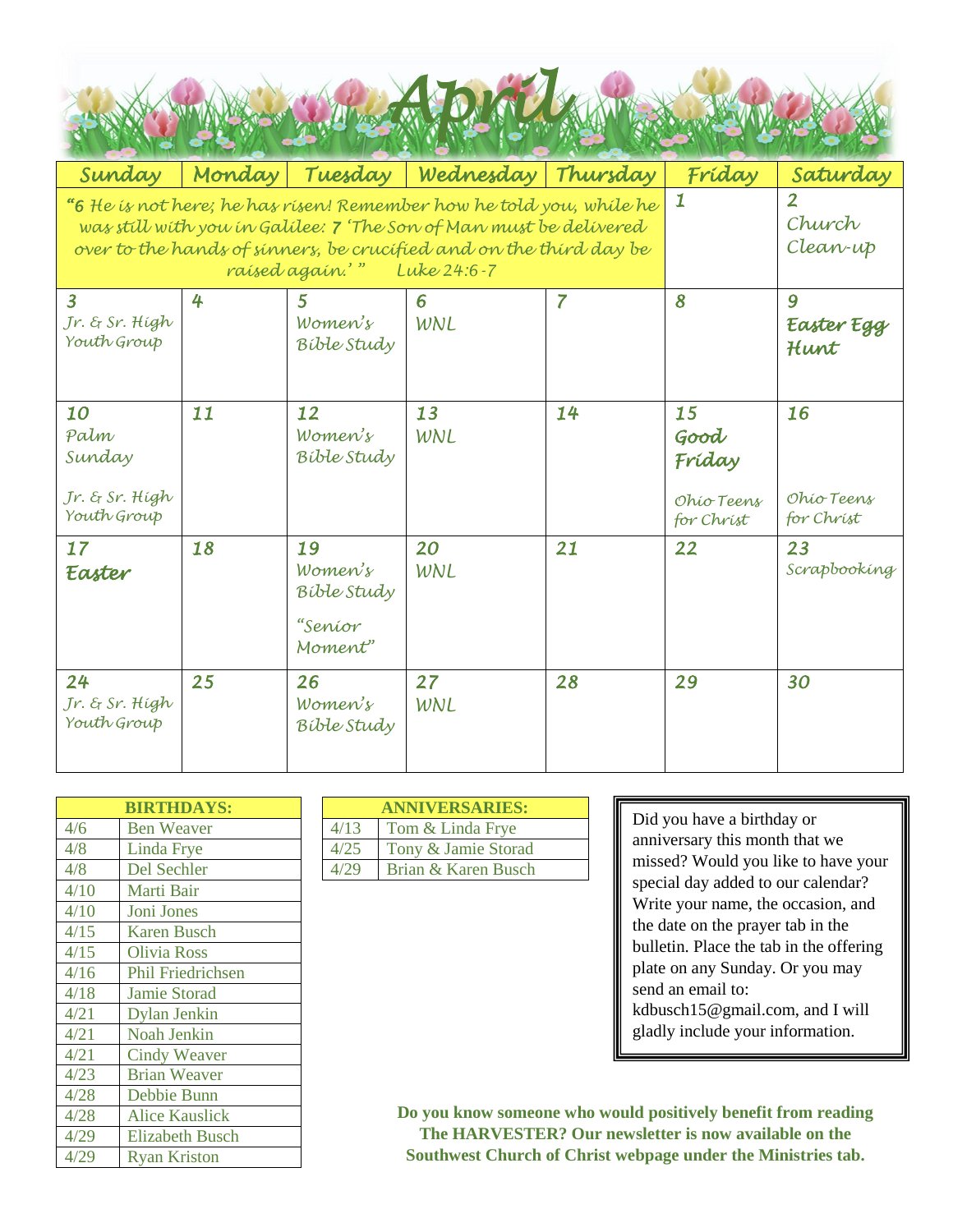### Growing Your Faith Kids Korner

*"20 But Christ has indeed been raised from the dead, the first-fruits of those who have fallen asleep. 21 For since death came through a man, the resurrection of the dead comes also through a man." 1 Corinthians 15:20-21* 

**Spend time with the Lord each day this month by reading the following scriptures. To help commit them to memory, write in a journal or notepad and review daily.**

| <b>APR 1:</b>  | Matthew 16:24-28     |
|----------------|----------------------|
| $APR$ 2:       | John 11:25-26        |
| $APR$ 3:       | Matthew 21:1-11      |
| APR 4:         | Luke 23:26-30        |
|                | APR 5: Luke 23:33-38 |
| APR 6:         | Luke 24:36-49        |
| $APR$ 7:       | Psalm 25:1-6         |
|                | APR 8: Psalm 25:7-14 |
| APR 9:         | Psalm 25:15-22       |
| <b>APR 10:</b> | Proverbs 3:3-12      |
| <b>APR 11:</b> | Colossians 3:22-25   |
| <b>APR 12:</b> | Romans 3:21-26       |
| <b>APR 13:</b> | Psalm 16:1-5         |
| <b>APR 14:</b> | Psalm 16:6-11        |
| <b>APR 15:</b> | Romans 2:1-4         |
| APR 16:        | Isaiah 66:12-14      |
| <b>APR 17:</b> | James 5:7-11         |
| <b>APR 18:</b> | Isaiah 43:1-3        |
| APR 19:        | Psalm 66:8-12        |
| <b>APR 20:</b> | Hebrews 4:15-16      |
| $APR$ 21:      | I John 5:1-5         |
| <b>APR 22:</b> | I John 5:6-12        |
| <b>APR 23:</b> | Psalm 105:1-5        |
| <b>APR 24:</b> | Psalm 106:1-5        |
| <b>APR 25:</b> | Colossians 3:1-3     |
| APR 26:        | Hebrews 12:1-2       |
| <b>APR 27:</b> | Matthew 6:25-27      |
| <b>APR 28:</b> | Matthew 6:28-34      |
| <b>APR 29:</b> | John $14:1-4$        |
| <b>APR 30:</b> | Psalm 150:1-6        |
|                |                      |

Scripture list courtesy of www.swtblessings.com

**For you to color:**



**"If you declare with your mouth, "Jesus is Lord," and believe in your heart that God raised him from the dead, you will be saved." Romans 10:9**

**Find the underlined words from the verse above in the word-search below.** 

| W.           |              | T            |             |                  | $H \mid A \mid C \mid$ |              |              | E   G   J    |                | $R$ H        |
|--------------|--------------|--------------|-------------|------------------|------------------------|--------------|--------------|--------------|----------------|--------------|
|              |              | D            | E           | $\cdot$ C        | $\mathbf{L}$           | $\mathbf{A}$ | $\mathbf{R}$ | $\mathbf{E}$ | $\mathbf{A}$   | M            |
| $\Omega$     | N            | P            | D           | $\mathbf{R}$     | T                      | $\mathbf{U}$ | $S \mid$     | $\mathbf{S}$ | 1              | V            |
| $\mathbf{A}$ | W            | $\mathbf{A}$ | G           | $\bf{0}$         | D                      | $\mathbf{Y}$ | $\mathbf{A}$ | U            | S <sub>1</sub> | E            |
| $\mathbf{z}$ | $\mathbf{E}$ | Y            | $\mathbf 0$ | $\mathbf{U}$ :   | $\mathbf{B}$           | T            | $\mathbf{V}$ | $S^-$        | $\mathbf{E}$   | V            |
| D            | L            | $\bf{O}$     | D           | $\ \mathbf{F}\ $ | $\mathbf{A}$           | $\bf H$      | E            | $\bf{I}$     | D              | $\mathbf{E}$ |
| M            | $\Omega$     | $\mathbf{U}$ | T           | H                | T                      | M            | D            | $\mathbf{K}$ | $\mathbf E$    | $\mathbf{I}$ |
| N            | $\bf{R}$     | $\mathbf R$  | T           | P                | $\mathbf 0$            | $\bf{0}$     | S.           | $\bf H$      | T              | L            |
| $\mathbf{U}$ |              | V            | н           | $\mathbf{E}$     | $\mathbf{A}$           | $\mathbf{R}$ | T            | W            | Y              | E            |
| W            |              | L            | L           | $\mathbf{Z}$     | $\mathbf{B}$           | $\mathbf{F}$ | D            | G            | K              | B            |

# Manny W verfor Ver Wind in the mile